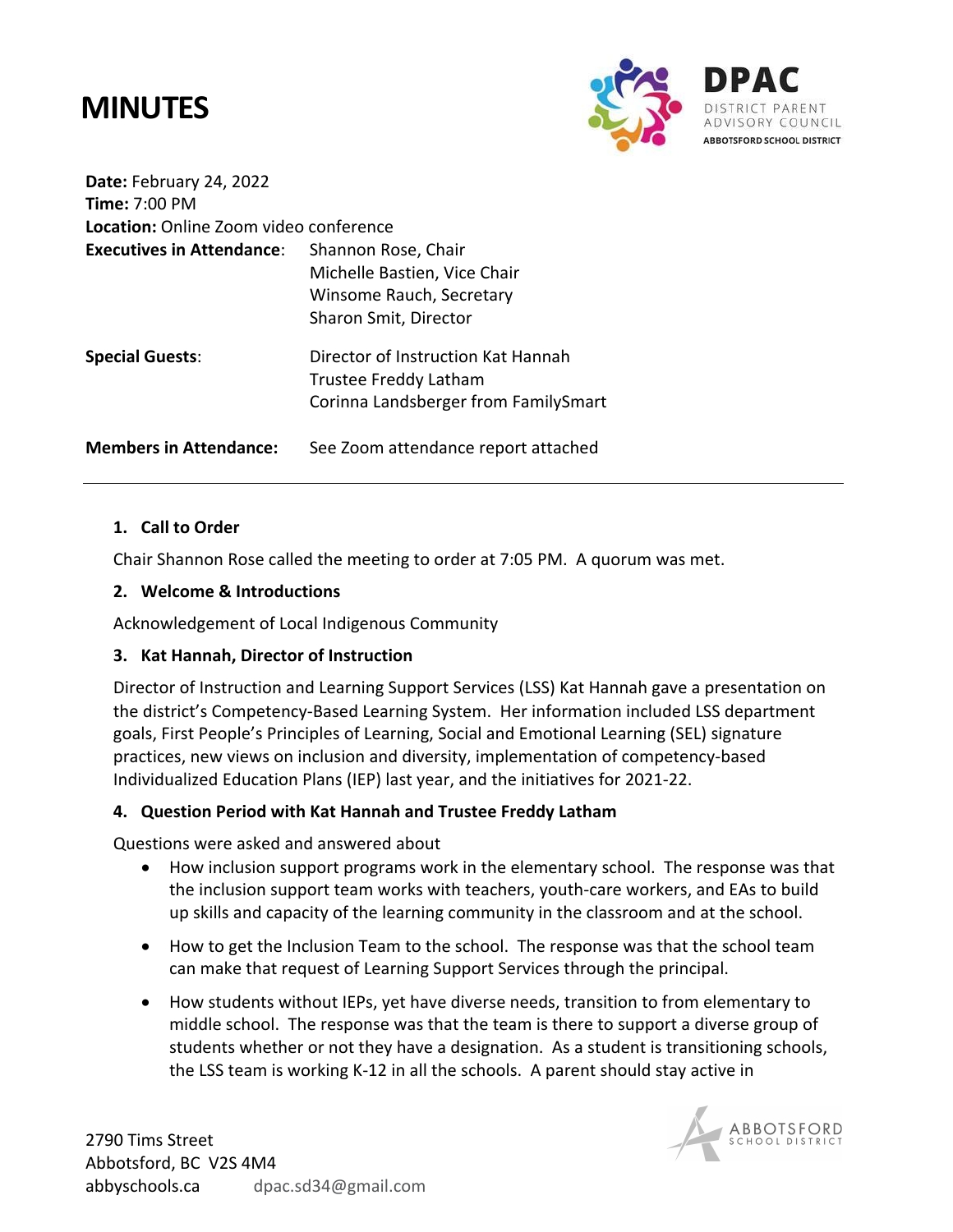communicating with teachers as a classroom teacher can also always ask for support from a Helping Teacher. Support skills can be learned by any classroom teacher

• Different programming in the school district for those children facing mental health issues like anxiety.

## **5. Presentation with Corinna Landsberger from FamilySmart**

FamilySmart was founded in 2000 to assist families to access help for their kids' mental health and connect with peers who have experienced or are parents of those with mental health or substance use challenges. Available across BC, Parent Peer Support Workers provide emotional support, information, and help in navigating services for parents & caregivers youth with mental and/or substance use challenges.

Some additional resources:

- Monthly "In the Know" online www.familysmart.ca/events to watch a video and share strategies on various topics.
- Information and Videos www.familysmart.ca/itk
- Workshops available at www.familysmart.ca/workshops

Services are free and there is no wait list.

## **6. Discussion Period with Corinna Landsberger from FamilySmart**

A family can email Corinna directly at Corinna.landsberger@familysmart.ca Or go to https://familysmart.ca/parent-peer-support/bc-parent-peer-support/

A question was asked and answered about whether the school principals and counsellors know about Family Smart. Corinna will connect with Director of Instruction Kat Hannah at the school district.

## **7. Approval of the Minutes from January 27, 2022**

Secretary Winsome Rauch read the minutes of the January 27, 2022, meeting. It was MOVED by Shannon Rose and SECONDED by Director Sharon Smit THAT the minutes of the January 27, 2022 General Meeting be approved as presented. CARRIED

## **8. Treasurer report**

On behalf of Treasurer Tracey Lamoureux, Shannon Rose reported that there was no change from the January 27, 2022 Account balances.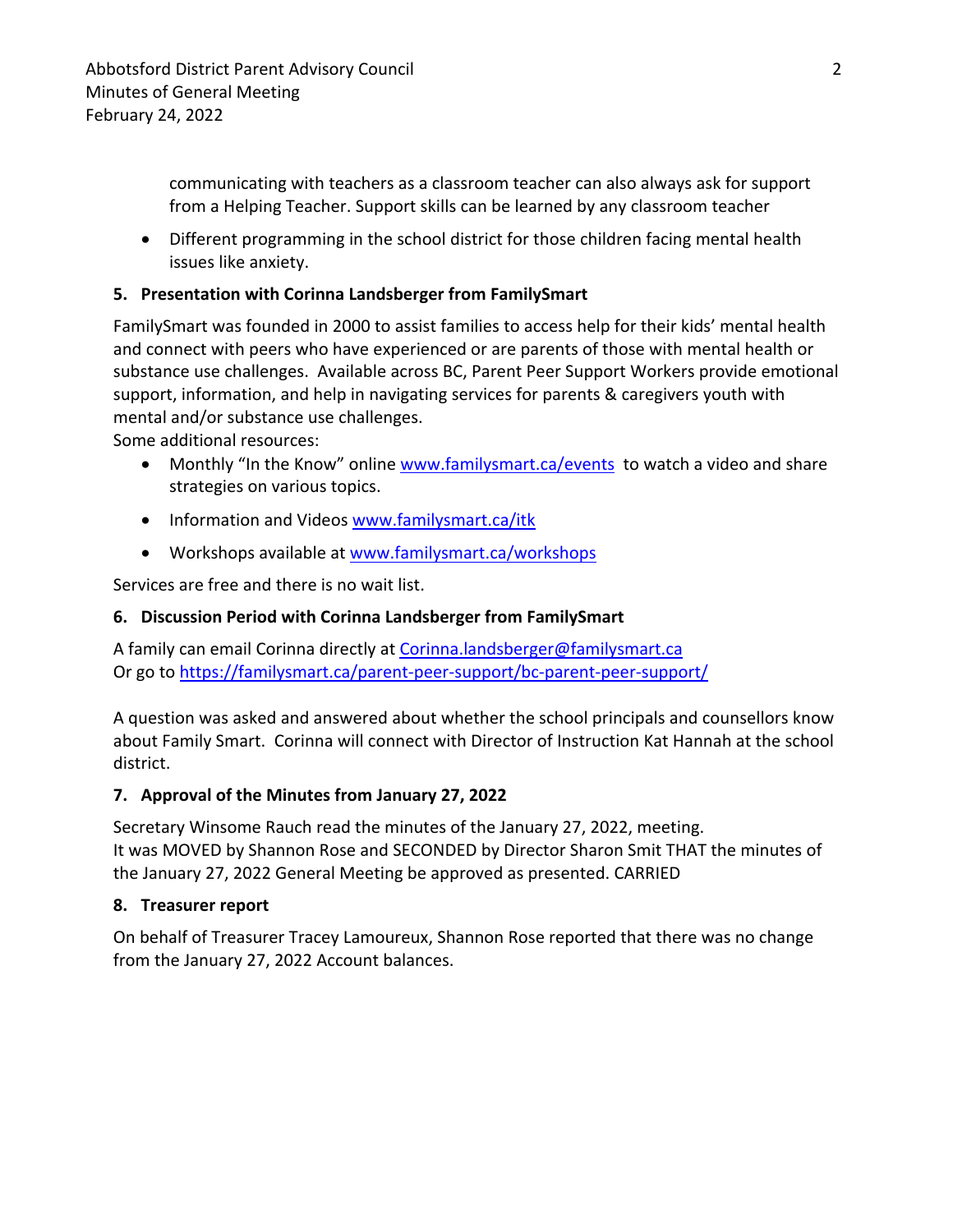Shannon Rose presented the proposed budget for 2022 as follows:

#### **Abbotsford DPAC Proposed Budget**

**June 30, 2022**

#### *REVENUE*

| 2021/22 Gaming Grant                                | 2,500.00 |
|-----------------------------------------------------|----------|
| Unused 2020/21 Gaming Grant                         | 2,500.00 |
| Unused 2019/20 Gaming Grant                         | 2,069.72 |
|                                                     | 7,069.72 |
|                                                     |          |
| <b>EXPENSES</b>                                     |          |
| Bank charges - cheque order                         | 200.00   |
| <b>BCCPAC</b> membership dues                       | 150.00   |
| Conference and AGM fee for 4 executives             | 1,200.00 |
| Conference and AGM fee for 3 directors              | 900.00   |
| Conference fee for 2 DPAC members                   | 450.00   |
| Hotel fee for conference & AGM (3 nights x 3 rooms) | 2,700.00 |
| Zoom license                                        | 224.00   |
|                                                     | 5,824.00 |
| <b>NET REVENUE OVER EXPENSES</b>                    | 1,245.72 |

DPAC will do a draw in the upcoming week to send two DPAC members to the conference on Friday, April 30th. DPAC will pay the conference fee only for those two individuals. The names will be drawn from the attendance taken from every meeting to date in the 2021/22 school year. Every meeting attended will count as one entry in the draw. For example, if you attended all five meetings, you will have five entries in the draw. The DPAC executive may also choose to send additional DPAC reps if some DPAC executive members are unable to attend. These additional names will also be chosen from a random draw. Please note that proof of full vaccination is required to attend the conference and/or AGM.

It was MOVED by Shannon Rose and SECONDED by Vice Chair Michelle Bastien THAT the budget for 2021/22 school year be approved as presented. CARRIED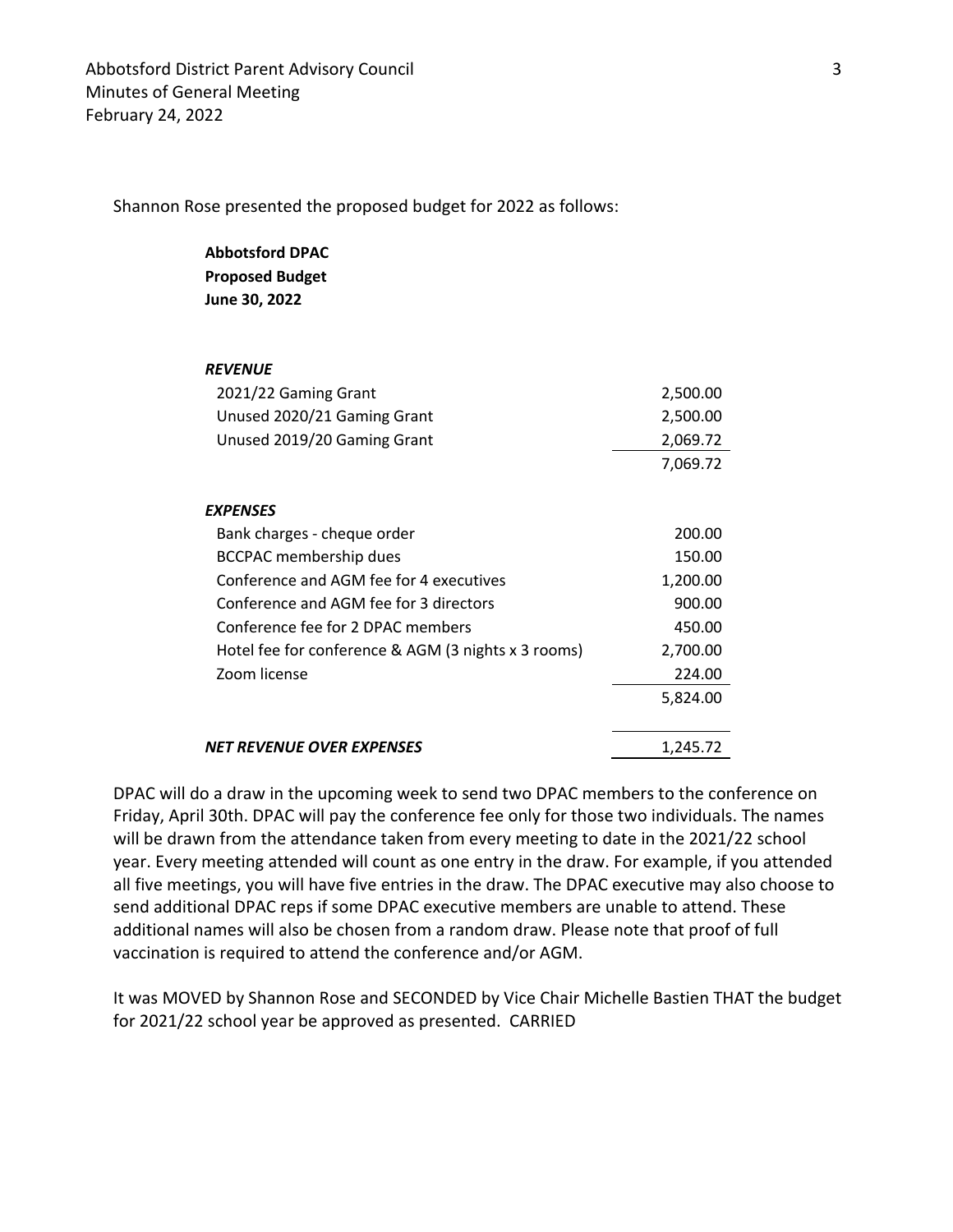### **9. Old Business**

#### 9.1 BCCPAC Webinar

The link to BCCPAC's free webinar "Understanding PACs from A-Z and Why They Are Important for Families (recorded February 10 at 7 PM) is available on the DPAC Facebook site. The webinar is also available on BCCPAC's webpage.

## **10. New Business**

## 10.1 BCCPAC Parent Education Conference and AGM

April 29, 2022 is the conference and April 30 and May 1 is AGM. Registration opens on March 1. Link for registration https://bccpac.bc.ca/index.php/conferences/conferenceagm/registration.

## **11. Next Meeting**

The next DPAC meeting will be held in April 2022 at 7pm (Zoom). The usual fourth Thursday conflicts with the BCCPAC conference so an alternate date will be announced

#### **12. Adjournment**

The meeting adjourned at 8:32 PM